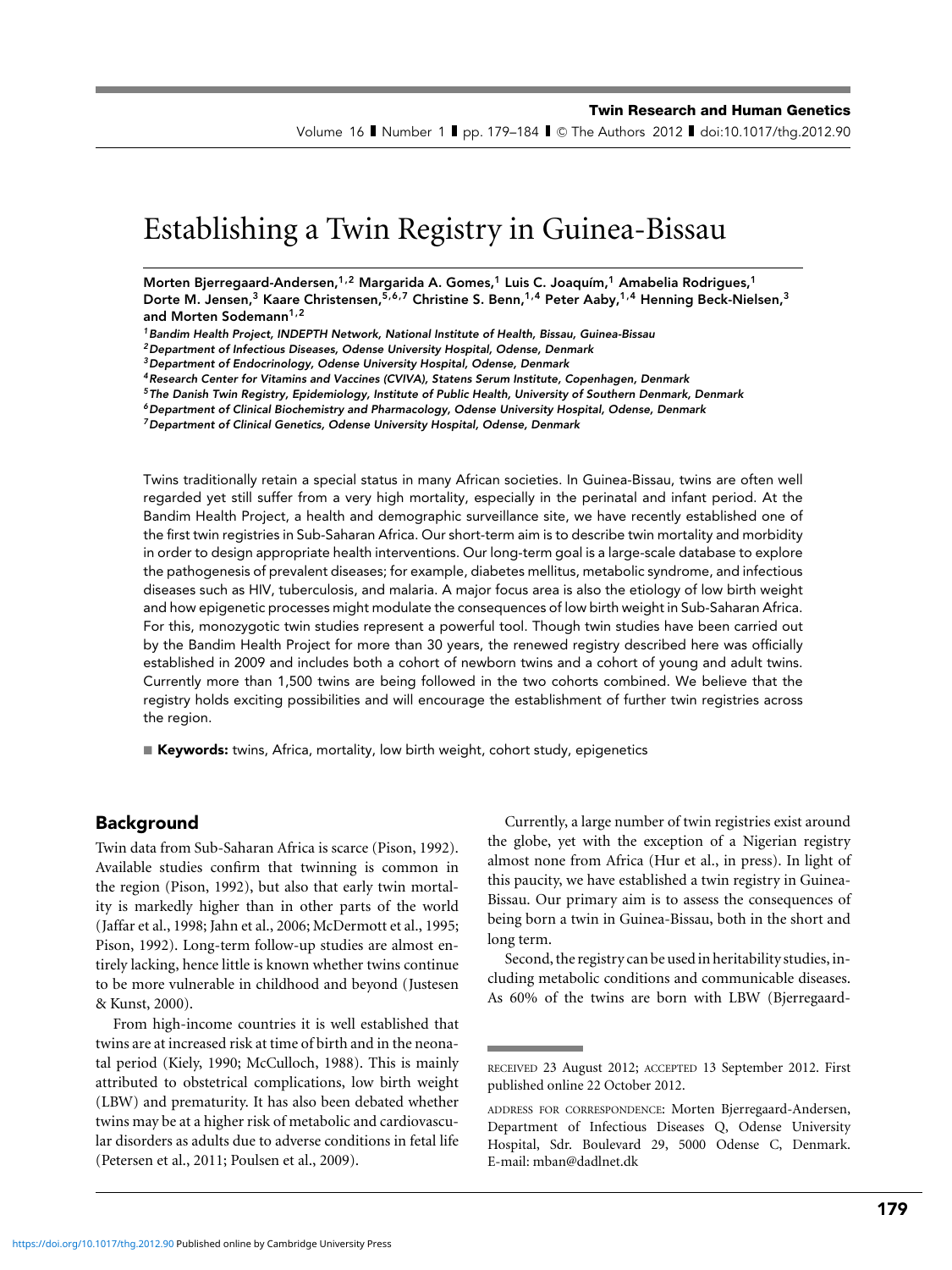Andersen et al., 2012) our cohort at the same time represents an opportunity to examine how epigenetic factors might affect the consequences of LBW in Sub-Saharan Africa.

Third, twins are a natural form of infant and childhood crowding, thereby facilitating studies of the impact of crowding (Aaby et al., 1983) and cross-sex transmission (Aaby & Molbak, 1990; Aaby et al., 1992) on disease severity. Twin studies also offer unique possibilities for studying interventions with possible sex-differential effects (Aaby et al., 1995, 2004).

# Methods

## Bandim Health Project (BHP)

The twin registry was established in Guinea-Bissau with the Bandim Health Project (BHP). Guinea-Bissau is a small and low-income country in West Africa. The total population is approximately 1.6 million. The official language is Portuguese, though most people speak the common language Creol or local languages.

The BHP is a Health and Demographic Surveillance Site (HDSS) and a member of the International Network for the Demographic Evaluation of Populations and Their Health in Developing Countries (INDEPTH). The demographic surveillance covers approximately 30% of the capital Bissau and registers all pregnancies, births, migration, and deaths in the study area. All inhabitants have a personal ID number and censuses are carried out on a regular basis. Children below 3 years of age are visited every 3 months to collect information on vaccination, morbidity, breastfeeding, and anthropometry.

## Previous Twin Studies by the BHP

Since the foundation of the BHP in 1978, registration of twins has been a central feature, mainly to examine the effects of crowding and gender on mortality (Aaby & Molbak, 1990; Aaby et al., 1983, 2004) and to ensure that neonatal mortality is correctly estimated. If a mother delivers twins and one dies she may be unlikely to report the co-twin and its death unless asked specifically whether the child is a twin. Hence, twin status is included as a variable in the HDSS database. This makes identification of twins in the study area possible.

## Twin Registry

Due to the pre-existing twin studies (Aaby et al., 1983, 2004), the well-established research infrastructure at the BHP, and the fact that twin data from Sub-Saharan Africa is very limited, it was decided to resume the twin studies in Guinea-Bissau by creating a formal twin registry. The new twin registry was initiated in September 2009 and is intended to be ongoing. It comprises both a *prospective* cohort of newborn twins born at the National Hospital Simão Mendes that receive regular follow-up visits and a cohort of *young and adult twins* from the BHP study area.

## Prospective Twin Cohort

*Inclusion.* Newborn twins from the whole Bissau area and surroundings are included daily at the main National Hospital Simão Mendes. The maternity ward has around 7,000 deliveries each year, including approximately 190 twin pairs. Furthermore, we also include twins born at the smaller Catholic Cumura Hospital outside the city. In total, more than a thousand twins have been included from 2009–2012, with the process described in detail elsewhere (Bjerregaard-Andersen et al., 2012). At the Simao Mendes Hospital, data ˜ regarding pregnancy and birth is collected. HIV testing of the mother is carried out, provided she consents. The newborn twins are examined clinically and anthropometric measures are recorded. Ballard score for maturity is assessed and filter paper blood is obtained for genetic analyses. After discharge the twins and mothers are driven home to enable follow-up. A cohort of randomly selected clinical controls (every fifth singleton delivery from the BHP study area) is included to facilitate comparisons between twins and singletons (see Figure 1).

*Follow-up of twins and singleton controls.* The first follow-up visit at home is conducted at 2 months of age and hereafter every 6 months (i.e., 6, 12, 18, 24 months, and so on). At follow-up, vital status is noted along with data on consultations, feeding practices, and anthropometric measurements. In the case of movement within the Bissau area, follow-up is attempted at the new address. Follow-up is not done outside Bissau city, that is, twins from the interior of the country are currently not followed.

The follow-up routine is expected to be ongoing, hence the twins are intended to be followed into adolescence and young adulthood. Additional assessments such as measurement of blood pressure and blood glucose levels are being planned.

*Linkage with hospital data.* All twins have a unique study number, which is also put on a sticker on the children's common vaccination cards. In Guinea-Bissau, whenever a child presents at hospital the mother will usually bring this vaccination card along. Hence the cohort can be directly linked to the clinical data collection at the pediatric ward at the National Hospital Simão Mendes, the main pediatric ward in the country (Biai et al., 2011; Veirum et al., 2007). The hospital database contains detailed clinical and laboratory information, including blood culture results, malaria slide, and hemoglobin and leukocyte count. Hospitalization outcome and discharge diagnoses are registered as well. This enables us to study which major infections and other diseases affect the twins.

*Vaccines.* Vaccine studies form a key component at the BHP (Aaby et al., 2012a, 2012b). Hence, information on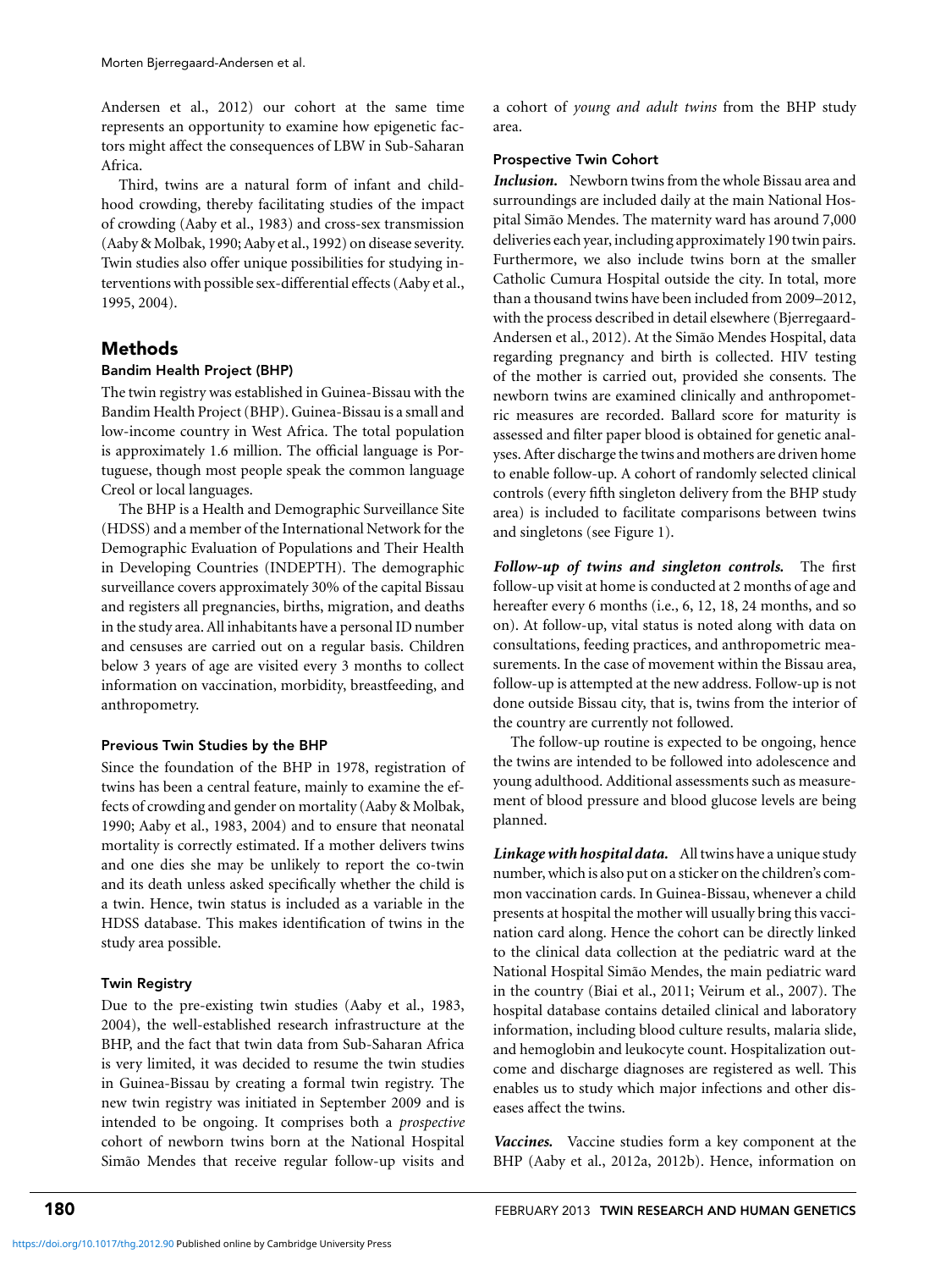

#### FIGURE 1

Prospective cohort of newborn twins.

Note: **<sup>∗</sup>**Every fifth singleton birth from the BHP study area at the Simao Mendes National Hospital. ˜

**∗∗**If from the BHP study area follow-up will however happen through the HDSS.

the vaccination cards is recorded meticulously at each contact with the children. The *prospective* cohort of newborn twins offers an opportunity of investigating how genetic and intrauterine factors affect vaccine effectiveness.

#### Young and Adult Twins From the BHP Study Area

Based on the HDSS database, almost 600 twins between 5–31 years in the study area have been identified. In a first study we screened this cohort for diabetes (DM) and metabolic syndrome (MS). For a subset of around 200 twins an oral glucose tolerance test has also been performed. The work includes an age-matched control cohort with the aim of comparing metabolic phenotypes for twins and singletons. This cohort is followed by the HDSS (see Figure 2).

#### Laboratory Analyses in Denmark

For both a subset of the *prospective* twin cohort and the cohort of *young and adult* twins, filter paper blood from live pairs has been analyzed for genetic zygosity in Denmark at Odense University Hospital, providing highly accurate zygosity status (Christiansen et al., 2003). Currently more than 100 same-sex pairs have been analyzed here, with monozygotic twins accounting for 19% of the total number of newborn twins (Bjerregaard-Andersen et al., 2012). In the cohort of *young and adult* twins, blood has been collected for metabolic measurements, which have also been carried out at Odense University Hospital.

#### Ethics

The twin studies described in this article have received ethical approval from the Ethical Committee in Guinea-Bissau. The establishment of the twin cohort has further received consultative approval from the Central Ethical Committee in Denmark. Written informed consent is obtained for all participants. Future additional studies (e.g., interventions) will require separate ethical approval.

#### Registry Management

The registry is a collaboration between the BHP (Guinea-Bissau), Odense University Hospital (Denmark), Danish Twin Registry (Denmark), and Research Center for Vitamins and Vaccines (CVIVA, Denmark). MB-A is the registry's principal investigator, with MS, HB-N, PAA, CB and AR as senior partners.

# **Perspectives**

Twinning occurs commonly in Sub-Saharan Africa (Pison, 1992). This makes the region a good place to conduct twin studies (Pison, 1992). Yet, until now very few formal twin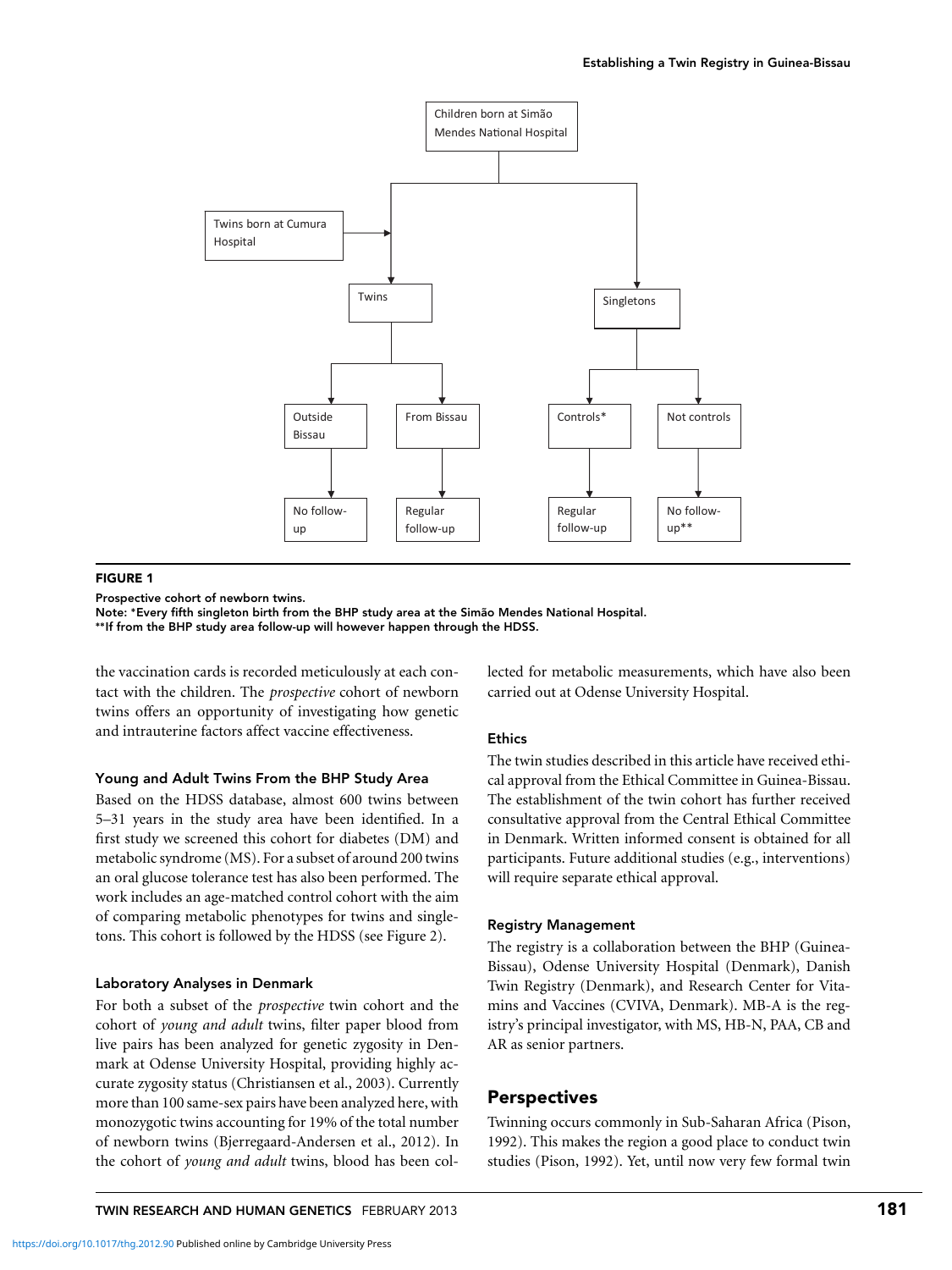

#### FIGURE 2

Cohort of young and adult twins.

Note: **<sup>∗</sup>**Between 5–31 years.

**∗∗**Matched on date of birth, i.e., each twin has a specific singleton control.

registries have been established here, making comprehensive evaluations of twin health difficult.

Along with the Nigerian registry (Hur et al., in press), the twin registry established at the BHP in Guinea-Bissau is the first in Sub-Saharan Africa. We have several aims with this registry. First, we intend to do a detailed description of twin mortality, morbidity, and associated risk factors. Such data is necessary in order to design evidence-based interventions. Our first study found a 22% perinatal twin mortality making such initiatives imperative (Bjerregaard-Andersen et al., 2012). Second, by sampling a large number of twins, our registry can be used to differentiate between genetic, intrauterine, and environmental risk factors for disease where the relative importance might be different from high-income settings. Monozygotic twins here represent a particularly strong tool as analyses within monozygotic pairs control for both common environmental and genetic factors (Johansson et al., 2008). Until now our interest has been metabolic conditions such as diabetes, metabolic syndrome, and impaired glucose tolerance, but it could be used to study infections such as HIV, tuberculosis, and malaria as well. Recent data demonstrate that monozygotic twins can be strikingly different in terms of adult disease phenotypes, thereby supporting the evidence of substantial epigenetic influences (Fraga et al., 2005; Petronis, 2006).

The majority of twins are born with LBW (Bjerregaard-Andersen et al., 2012). Indeed, twins account for 20–23% of all LBW children in our setting (Aaby et al., 2011). LBW — as a marker of the fetal environment — has previously been associated with conditions such as diabetes, metabolic syndrome, and cardiovascular disease (Barker, 1990; Christensen et al., 1995; Hales & Barker, 2001; Vaag & Poulsen, 2007). Yet the etiology of LBW is not the same in a high mortality country as Guinea-Bissau. Maternal HIV infection (Habib et al., 2008) and malaria (Guyatt & Snow, 2004) are risk factors for LBW, while socio-economic factors, nutrition, and access to health services likely also play a role. Hence, more studies are needed to explore the association between LBW and various disease phenotypes in Sub-Saharan Africa. Our twin registry here represents a good opportunity to conduct such studies.

Finally, twin studies could answer the question whether there are genetic advantages to be being a twin. Prior to modern healthcare, fewer children survived from a similar number of twin and singleton deliveries (Pison, 1992) and twin deliveries were associated with 2–3 times higher maternal mortality (Hoj et al., 2003). Hence twinning, which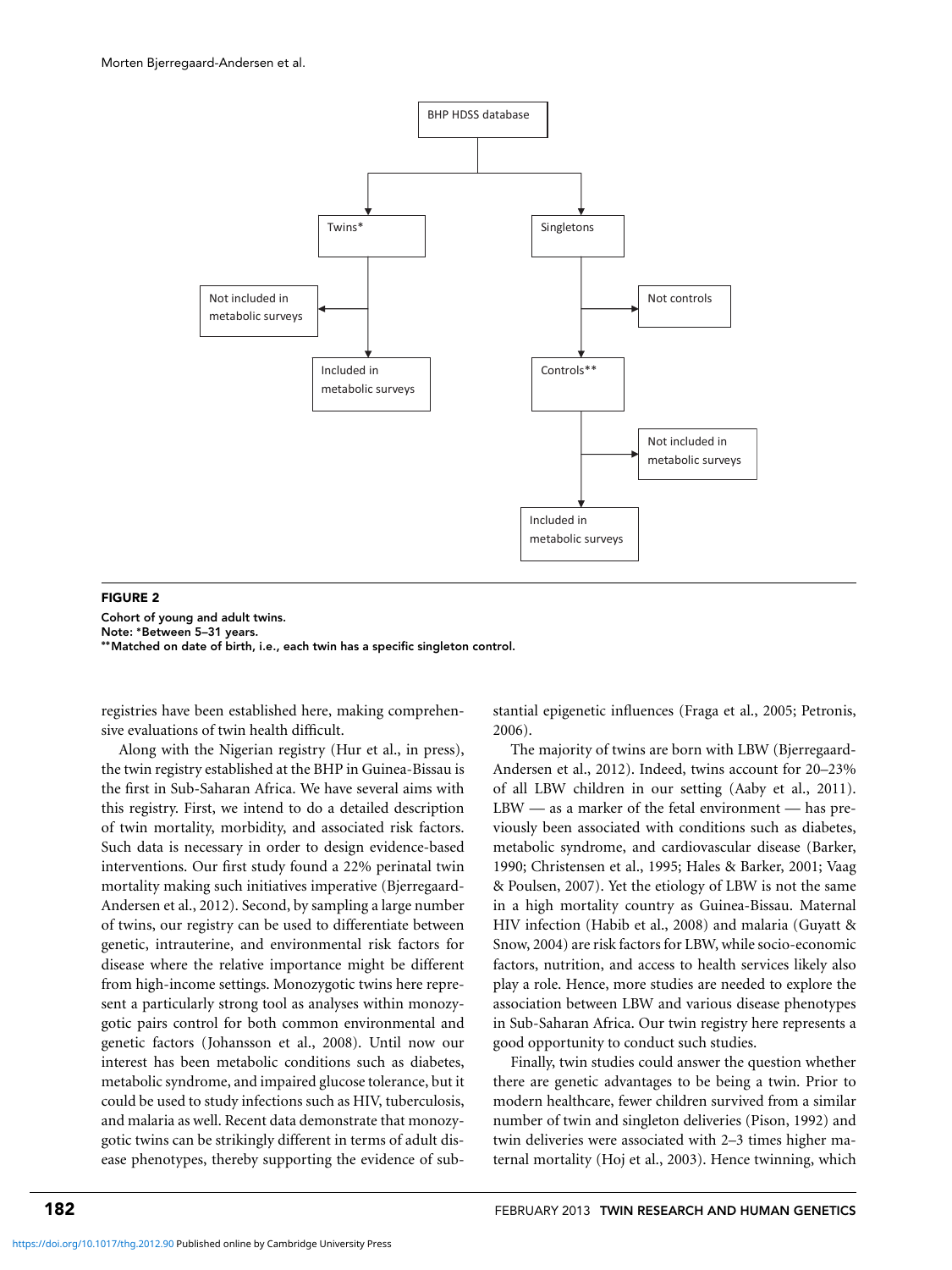is strongly hereditary in Africa, should have disappeared. As it has not and the twinning rate is particularly high in Africa, there could be important health benefits associated with the genes that control twinning (Sirugo et al., 2012).

Our overall intention is that the twin registry in Guinea-Bissau will provide a future platform not only to improve twin healthcare in the region, but also help clarify the pathogenesis and underlying factors of various diseases, including how epigenetic processes modulate disease risk in low-income countries. The registry therefore has exciting prospects, but ideally more African twin registries are needed both for data comparisons and combined analyses.

# References

- Aaby, P., Bukh, J., Smits, A. J., Lisse, I.M., Gomes, J., Fernandes, M. A., *...* Soares, M. (1983). High case fatality rate in twins with measles. *Lancet*, *2*, 690.
- Aaby, P., Burstrom, B., & Mutie, D. M. (1992). Measles mortality in same-sex and mixed-sex siblings in Kenya. *Lancet*, *340*, 923–924.
- Aaby, P., Jensen, H., Rodrigues, A., Garly, M. L., Benn, C. S., Lisse, I. M., & Simondon, F. (2004). Divergent female-male mortality ratios associated with different routine vaccinations among female-male twin pairs. *International Journal of Epidemiology*, *33*, 367–373.
- Aaby, P., Martins, C. L., Garly, M. L., Rodrigues, A., Benn, C. S., & Whittle, H. (2012a). The optimal age of measles immunisation in low-income countries: A secondary analysis of the assumptions underlying the current policy. *BMJ Open*, *2*(4), e000761, 1–15.
- Aaby, P., & Molbak, K. (1990). Siblings of opposite sex as a risk factor for child mortality. *BMJ*, *301*, 143–145.
- Aaby, P., Pison, G., Desgrees du Lou, A., & Andersen, M. (1995). Lower mortality for female-female twins than malemale and male-female twins in rural Senegal. *Epidemiology*, *6*, 419–422.
- Aaby, P., Roth, A., Ravn, H., Napirna, B. M., Rodrigues, A., Lisse, I. M., *...* Benn, C. S. (2011). Randomized trial of BCG vaccination at birth to low-birth-weight children: Beneficial nonspecific effects in the neonatal period? *Journal of Infectious Diseases*, *204*, 245–252.
- Aaby, P., Whittle, H., & Benn, C. S. (2012b). Vaccine programmes must consider their effect on general resistance. *BMJ*, *344*, e3769.
- Barker, D. J. (1990). The fetal and infant origins of adult disease. *BMJ*, *301*, 1111.
- Biai, S., Rodrigues, A., Nielsen, J., Sodemann, M., & Aaby, P. (2011). Vaccination status and sequence of vaccinations as risk factors for hospitalisation among outpatients in a high mortality country. *Vaccine*, *29*, 3662–3669.
- Bjerregaard-Andersen, M., Lund, N., Jepsen, F. S., Camala, L., Gomes, M. A., Christensen, K., *...*, M. A. (2012). A prospective study of twinning and perinatal mortality in urban Guinea-Bissau. Manuscript submitted for publication.
- Christiansen, L., Frederiksen, H., Schousboe, K., Skytthe, A., von Wurmb-Schwark, N., Christensen, K., & Kyvik, K. (2003). Age- and sex-differences in the validity of questionnaire-based zygosity in twins. *Twin Research*, *6*, 275–278.
- Christensen, K., Vaupel, J. W., Holm, N. V., & Yashin, A. I. (1995). Mortality among twins after age 6: Fetal origins hypothesis versus twin method. *BMJ*, *310*, 432– 436.
- Fraga, M. F., Ballestar, E., Paz, M. F., Ropero, S., Setien, F., Ballestar, M. L., *...* Esteller, M. (2005). Epigenetic differences arise during the lifetime of monozygotic twins. *Proceedings of the National Academy of Sciences of the United States of America*, *102*, 10604–10609.
- Guyatt, H. L., & Snow, R. W. (2004). Impact of malaria during pregnancy on low birth weight in sub-Saharan Africa. *Clinical Microbiology Reviews*, *17*, 760–769.
- Habib, N. A., Daltveit, A. K., Bergsjo, P., Shao, J., Oneko, O., & Lie, R. T. (2008). Maternal HIV status and pregnancy outcomes in northeastern Tanzania: A registry-based study. *BJOG*, *115*, 616–624.
- Hales, C. N., & Barker, D. J. (2001). The thrifty phenotype hypothesis. *British Medical Bulletin*, *60*, 5–20.
- Hoj, L., da Silva, D., Hedegaard, K., Sandstrom, A., & Aaby, P. (2003). Maternal mortality: Only 42 days? *BJOG*, *110*, 995–1000.
- Hur, Y.-M., Jeong, H.-U., Shin, J., & Emmanuel, A. (in press). Nigerian twin and sibling study. *Twin Research and Human Genetics*.
- Jaffar, S., Jepson, A., Leach, A., Greenwood, A., Whittle, H., & Greenwood, B. (1998). Causes of mortality in twins in a rural region of The Gambia, West Africa. *Annals of Tropical Paediatrics*, *18*, 231–238.
- Jahn, A., Kynast-Wolf, G., Kouyate, B., & Becher, H. (2006). Multiple pregnancy in rural Burkina Faso: Frequency, survival, and use of health services. *Acta Obstetricia et Gynecologica Scandinavica*, *85*, 26–32.
- Johansson, S., Iliadou, A., Bergvall, N., de Faire, U., Kramer, M. S., Pawitan, Y., *...* Cnattingius, S. (2008). The association between low birth weight and type 2 diabetes: Contribution of genetic factors. *Epidemiology*, *19*, 659–665.
- Justesen, A., & Kunst, A. (2000). Postneonatal and child mortality among twins in Southern and Eastern Africa. *International Journal of Epidemiology*, *29*, 678–683.
- Kiely, J. L. (1990). The epidemiology of perinatal mortality in multiple births. *Bulletin of the New York Academy of Medicine*, *66*, 618–637.
- McCulloch, K. (1988). Neonatal problems in twins. *Clinics in Perinatology*, *15*, 141–158.
- McDermott, J. M., Steketee, R., & Wirima, J. (1995). Mortality associated with multiple gestation in Malawi. *International Journal of Epidemiology*, *24*, 413–419.
- Petersen, I., Nielsen, M. M., Beck-Nielsen, H., & Christensen, K. (2011). No evidence of a higher 10 year period prevalence of diabetes among 77,885 twins compared with 215,264 singletons from the Danish birth cohorts 1910–1989. *Diabetologia*, *54*, 2016–2024.